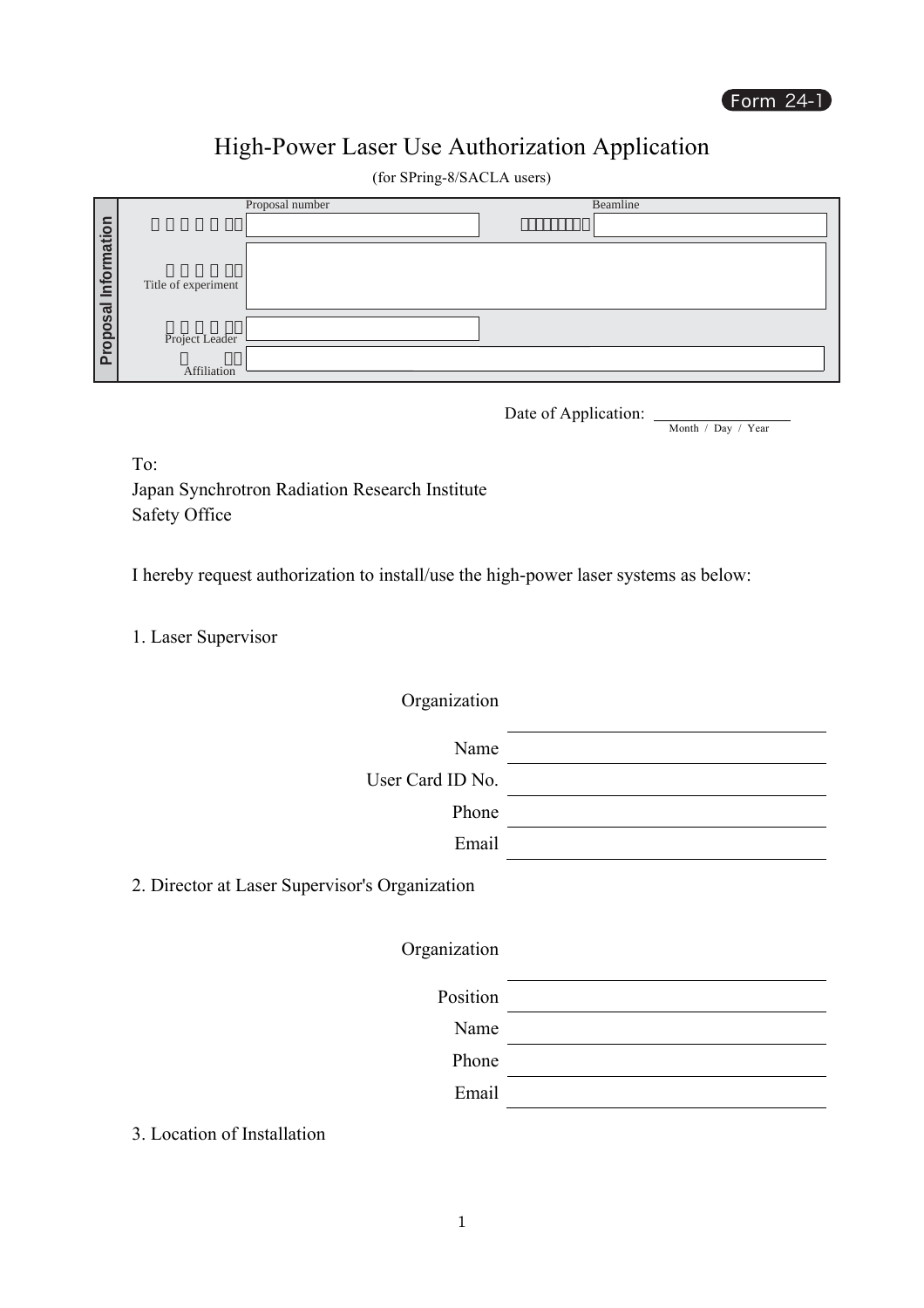| 4. Installation Period |
|------------------------|
|------------------------|

| from |                    |                    |
|------|--------------------|--------------------|
|      | Month / Day / Year | Month / Day / Year |

5. Purpose of Use ( $\Box$  attached /  $\Box$  not attached)

| 6. Specification ( $\Box$ attached / $\Box$ not attached) |                                        |  |  |  |
|-----------------------------------------------------------|----------------------------------------|--|--|--|
| Class: $\Box$ 3R $\Box$ 3B $\Box$ 4                       | Operation Mode: $\Box$ CW $\Box$ pulse |  |  |  |
| Type:                                                     | Peak Power:                            |  |  |  |
| Wavelength:                                               |                                        |  |  |  |

7. Safety Measures to Be Implemented ( $\Box$  attached /  $\Box$  not attached)

8. List of Users Handling Laser Systems excl. Laser Supervisor

 $($   $\Box$  attached  $/$   $\Box$  not attached)

| Organization | Name |
|--------------|------|
|              |      |
|              |      |
|              |      |
|              |      |
|              |      |
|              |      |
|              |      |